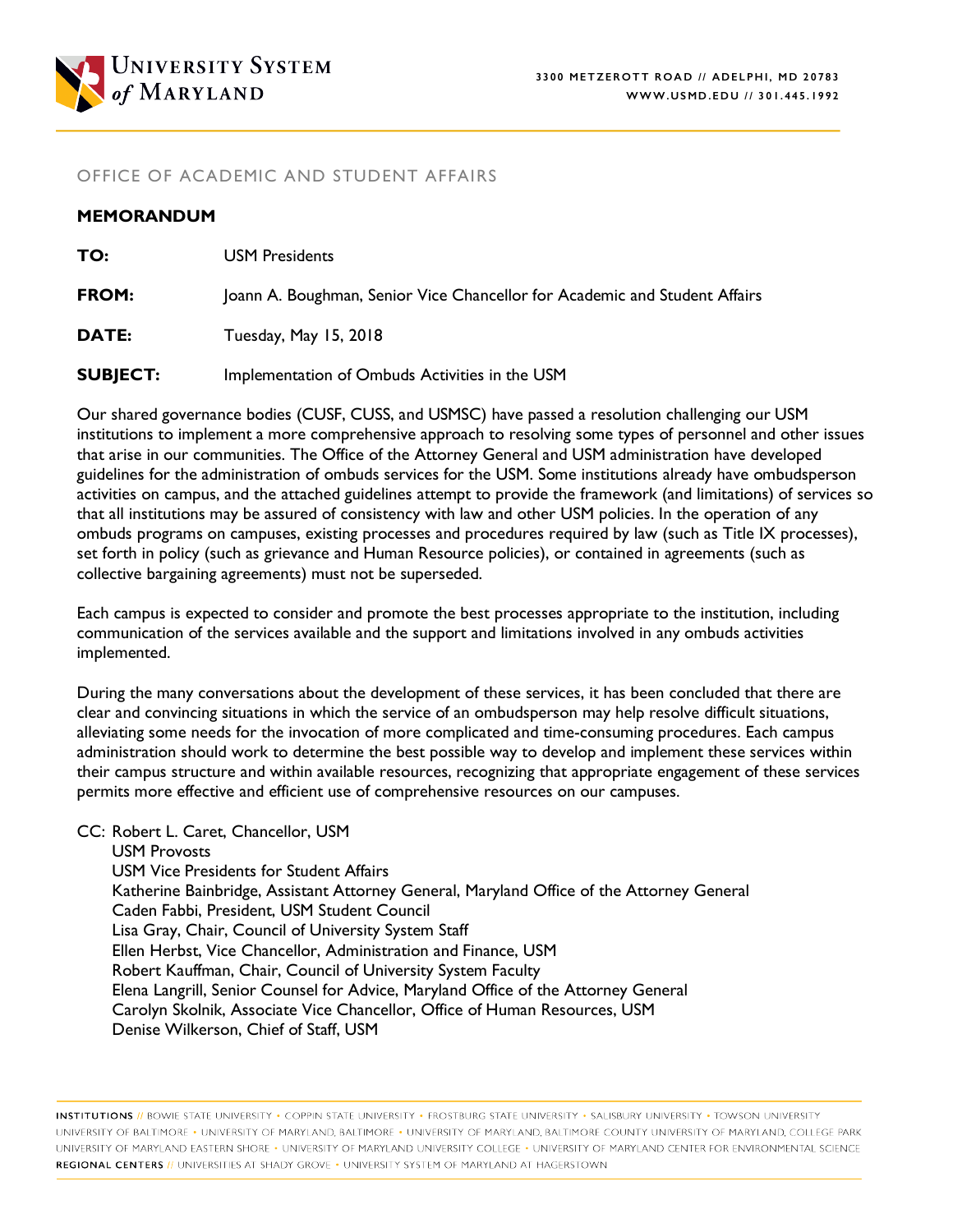

## **Guidelines for the Administration of Ombudsperson Services**

Developed in collaboration with the Maryland Office of the Attorney General

May 7, 2018

To ensure that all institutional ombudspersons and others providing ombudsperson services operate in a manner that is consistent with the law, USM and institutional policies and procedures, and to protect against potential liabilities, each institution will adopt policies and procedures to ensure that the structure and operation of the office of the ombudsperson are consistent with the principles set forth in these USM guidelines. For purposes of these guidelines, "Ombuds Office" includes any ombudsperson(s), as well as any employees, interns, or volunteers of such office or offering such services.

- 1. The Ombuds Office shall have no authority to adjudicate, to impose remedies or sanctions, or to enforce or modify institutional policies, procedures or rules.
- 2. The Ombuds Office shall not conduct formal investigations of any kind, nor participate in formal dispute processes or outside agency complaints or lawsuits unless required by law.
- 3. The Ombuds Office webpage and all written materials describing the roles and responsibilities of the ombudsperson must include information regarding an employee or student's right to file a complaint or grievance and list the contact information for the appropriate institution office that accepts such complaints or grievances. If the reporting individual is a member of a bargaining unit, contact information for such unit shall also be provided.
- 4. The Ombuds Office shall preserve confidentiality of communications with the Ombuds Office, except as otherwise required by law or policy or as specified in these guidelines. If, in the course of its operations, the Ombuds Office becomes aware of information for which disclosure is required by law or policy, then the Ombuds Office shall timely comply with law or policy to provide such disclosure. The Ombuds Office shall immediately report all allegations, reports and communications which potentially involve Title IX matters to the institution's Title IX Coordinator or which potentially would require Clery Act reporting to the institution official charged with Clery Act reporting. Additionally, the Ombuds Office shall disclose information to the institution, law enforcement, and other appropriate authorities to address an imminent risk of serious harm.
- 5. The Ombuds Office will include a prominent, easily understood statement on all electronic or written documents, with respect to the limits on confidentiality set forth in #4 above. For electronic documents, this shall include a "click-through" page wherein the user agrees that he or she has read and agrees to the limits on confidentiality. In a situation involving an oral disclosure, the Ombuds Office shall ensure that it provides this information to the person providing the disclosure, and shall document such communication in writing and maintain this in the Ombuds Office files.
- 6. The institution's policies and procedures with respect to the Ombuds Office shall be provided to each member of the Ombuds Office.
- 7. All members of the Ombuds Office are governed by the policies and procedures of the USM and of the employing institution, as well as all pertinent laws and regulations.

INSTITUTIONS // BOWIE STATE UNIVERSITY · COPPIN STATE UNIVERSITY · FROSTBURG STATE UNIVERSITY · SALISBURY UNIVERSITY · TOWSON UNIVERSITY UNIVERSITY OF BALTIMORE . UNIVERSITY OF MARYLAND, BALTIMORE . UNIVERSITY OF MARYLAND, BALTIMORE COUNTY UNIVERSITY OF MARYLAND, COLLEGE PARK UNIVERSITY OF MARYLAND EASTERN SHORE . UNIVERSITY OF MARYLAND UNIVERSITY COLLEGE . UNIVERSITY OF MARYLAND CENTER FOR ENVIRONMENTAL SCIENCE REGIONAL CENTERS // UNIVERSITIES AT SHADY GROVE . UNIVERSITY SYSTEM OF MARYLAND AT HAGERSTOWN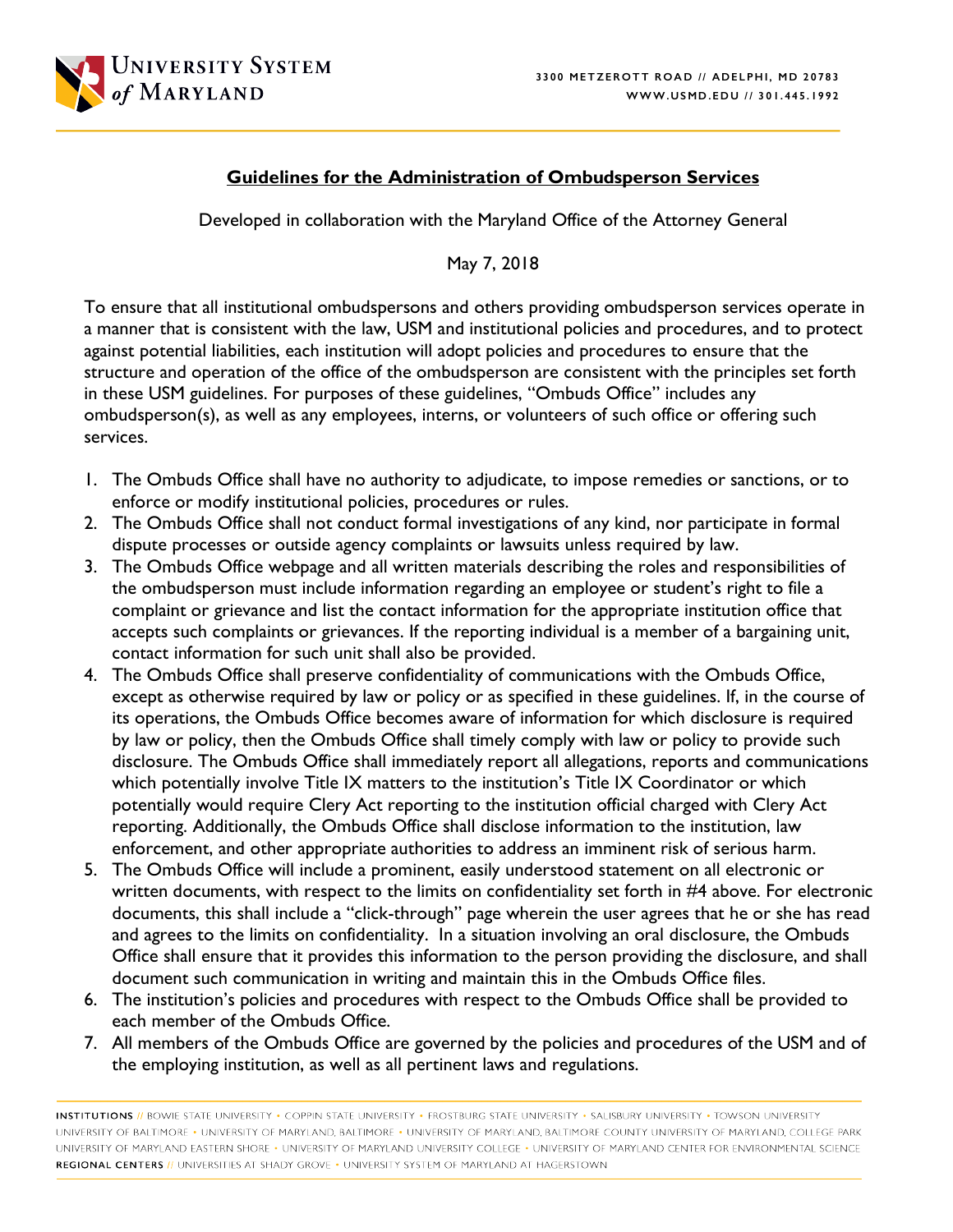# **A Joint Resolution of the University System of Maryland Student Council (USMSC), Council of University System Staff (CUSS), and Council of University System Faculty (CUSF) to Provide Ombudsperson Services to Students, Staff, and Faculty**

**INTRODUCTION:** The purpose of this resolution is to provide the needed ombudsperson service to students, staff and faculty. It recognizes that in a time of scarcity it requires resources. For this reason, the proposal provides flexibility in its implementation.

**CURRENT SITUATION:** Under the tutelage of Richard Manski at UMB in 2013, CUSF passed a resolution indicating the need for a System supplied ombudsperson. Since then, several institutions have implemented ombuds. UMB, UMCP, UMUC hired full-time ombudsperson. UMCP has four ombudspersons. In 2017, the University Senate at Towson passed a resolution requesting an ombudsperson. Frostburg created an ombudsperson committee for the faculty where the committee has received ombudsperson training.

**MOTION NOTES:** The following notes provide additional context and background to the joint resolution and its components.

**Ombudsperson Services** (Item #1) – The first item in the motion states that USM institutions will provide ombudsperson services to student, staff and faculty. How they provide the service is left to the individual institutions to determine. There may be innovative and creative ways with which to provide this service. The motion recognizes that this process is evolutionary and that there can be satisfactory solutions other than an outright hiring of an ombudsperson. Frostburg has created a committee and provided them with ombudsperson training. When the ombudsperson at UMB was hired, it took several years for people to recognize and utilize the service. Today, the UMB ombudsperson has a full-time case load. Initially, several institutions could share an ombudsperson. As demand develops, the institutions could modify the relationship as appropriate to meet the need.

**Standard of Care** (Item #2) – The second part of the motion provides the standard of care of the ombudsperson services provided. As stated, it is not mandatory, but suggestive that the services provided will be consistent with those prescribed by the International Ombudsman Association or similar associations.

**Review and Monitoring** (Item #3) – To help insure the implementation of the ombudsperson services, it is important to develop a plan, implement it and monitor the service once implemented. It is important to assign these tasks to the appropriate administrators. It is important to allow the Presidents the flexibility to implement a plan that best services the needs of their students, staff and faculty. The plan is not developed in isolation. Constituent groups including shared governance should be included in the process. It is reviewed by the Chancellor or his designate. Periodic monitoring and evaluation is included as part of the President's annual evaluation. This review process helps to close the loop.